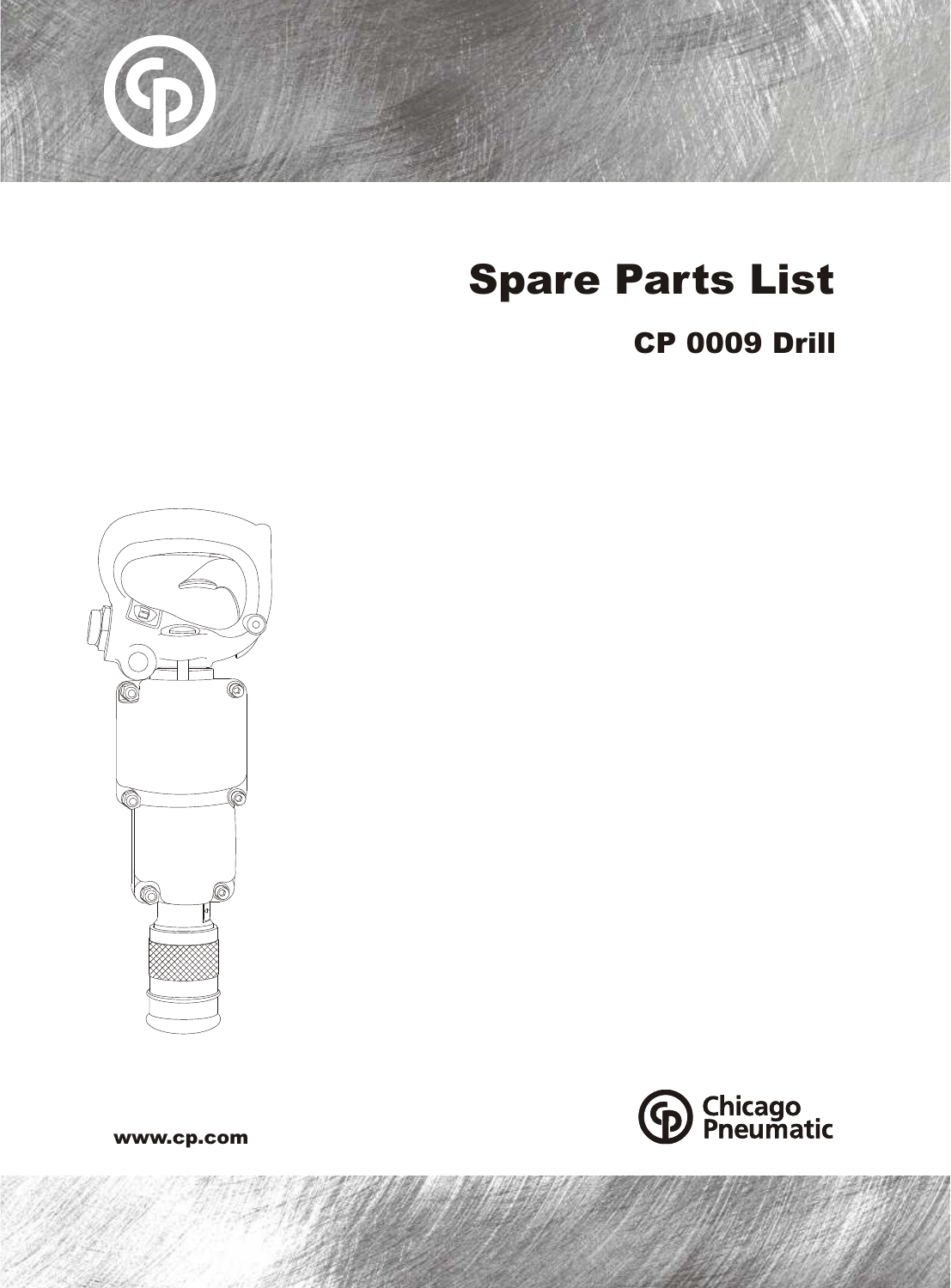© Stockholm, Sweden **2005-08 No. 9800 0515 01**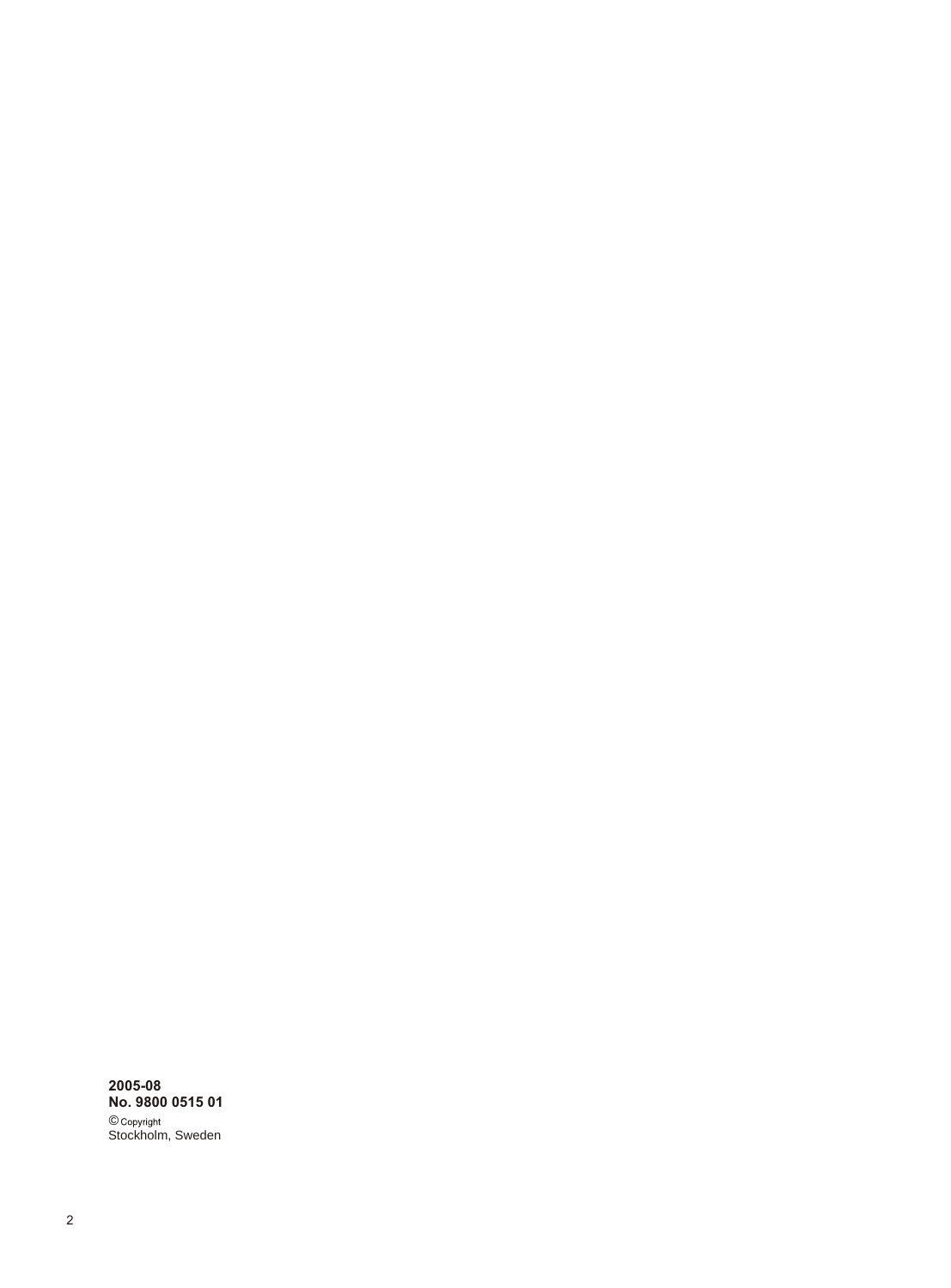#### **Contents Pages**

| 4   |
|-----|
| - 5 |
| հ-9 |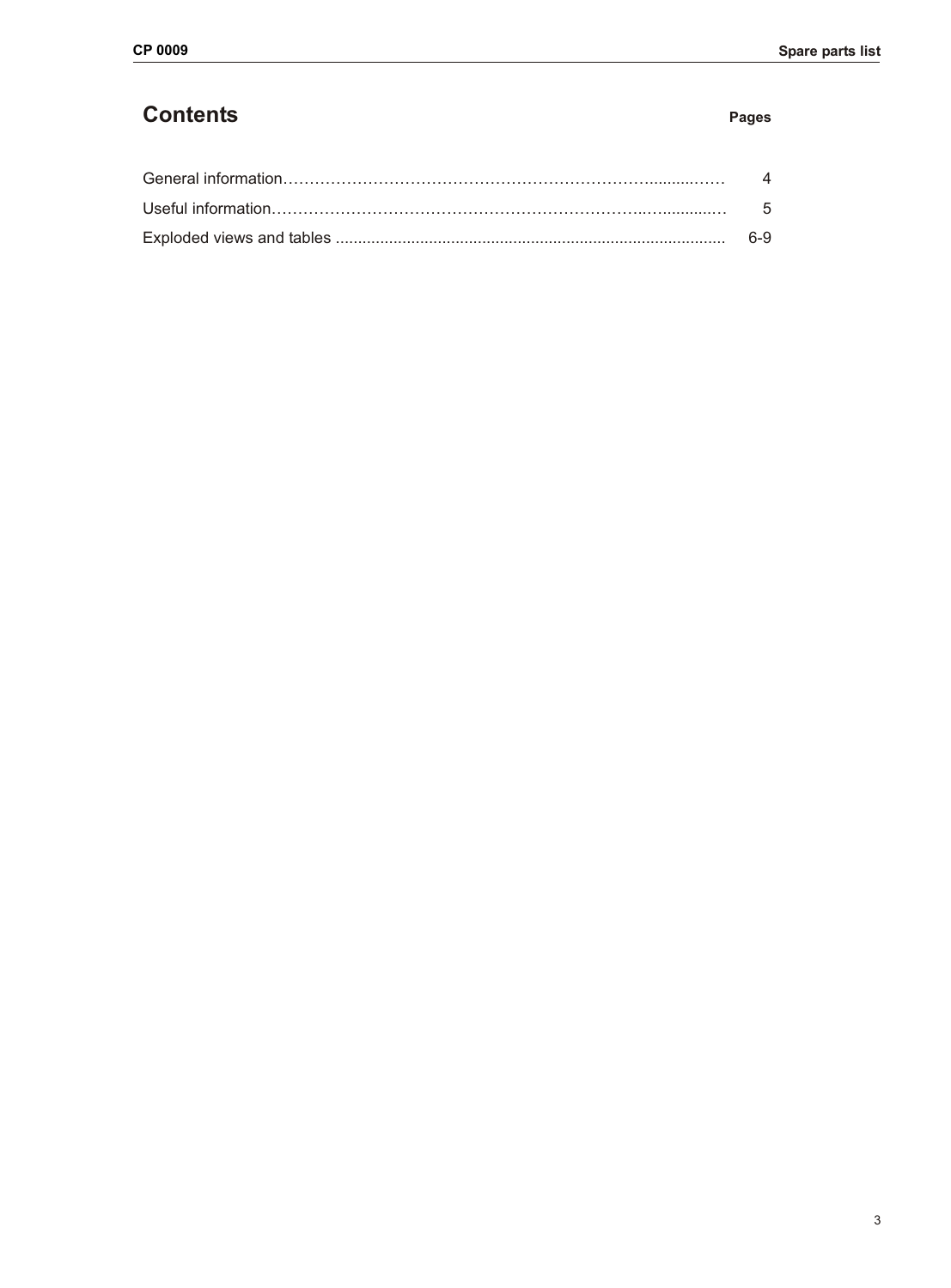### **GENERAL INFORMATION**

Welcome! Protect your investment in the world's finest air tools. Use genuine CP replacement parts.

The purchase of replacement parts for your CP tools deserves the same good judgment that resulted in the buying of the tools themselves. Each genuine CP part is made from carefully selected and inspected material, subjected to sophisticated machinery and finishing processes and heat-treated to produce just the right combination of hardness, ductility and impact resistance for its intended use. All parts are manufactured concurrently with those used in production tools, and are identical to them. The use of parts other than genuine CP replacement parts can lead to substandard performance, early failure, possible damage of other parts and, in some instances, unsafe conditions.

To reduce the risk of injury, read and understand the Operating Instructions manual and the percussion tool safety instructions before operating the tool.

CP 0009 is a pneumatic tool designed for light concrete demolition, soft tunneling, pile-capping and bridge work applications.

CP 0009 tools are both a drill and a chipping hammer.

The CP 0009 rotary hammers are designed for a wide variety of constructions and maintenance applications such as driving or setting masonry anchors and drilling holes in concrete, bricks or rock.

As a hammer, these tools can be used for chipping, scarifying, scaling and cleaning welds.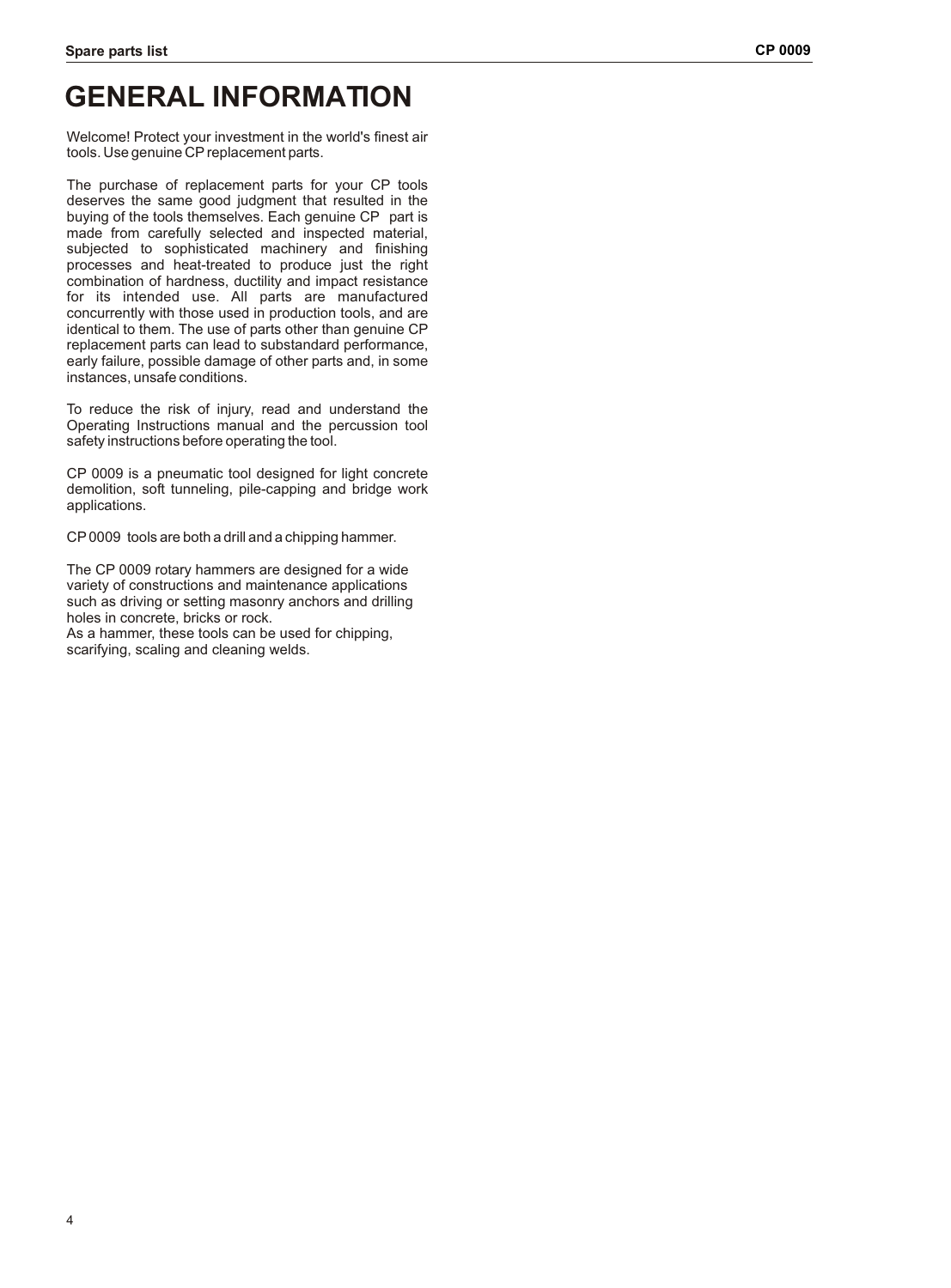# **Useful information**

| Part No. | Tool    | Version   | Chuck  | Rotation | Silencer as | Air inlet, thread size and type |                   |
|----------|---------|-----------|--------|----------|-------------|---------------------------------|-------------------|
|          |         |           |        | release  | standard    | Hose-tail                       | Air inlet bushing |
| T022083  | CP 0009 | A         | Round  | Yes      | No          | No                              | 3/8" NPTF         |
| T022511  | CP 0009 | F         | Spline | Yes      | No.         | No                              | 3/8" NPTF         |
| T022082  | CP 0009 | C         | Round  | No       | No          | Yes                             | 3/8" BSP          |
| T022322  | CP 0009 | CS.       | Round  | No.      | Yes         | Yes                             | 3/8" BSP          |
| T022330  | CP 0009 | <b>ES</b> | Hex.   | No.      | Yes         | Yes                             | 3/8" BSP          |
| Z0027413 | CP 0009 | AC.       | Round  | No.      | No          | No                              | 3/8" NPTF         |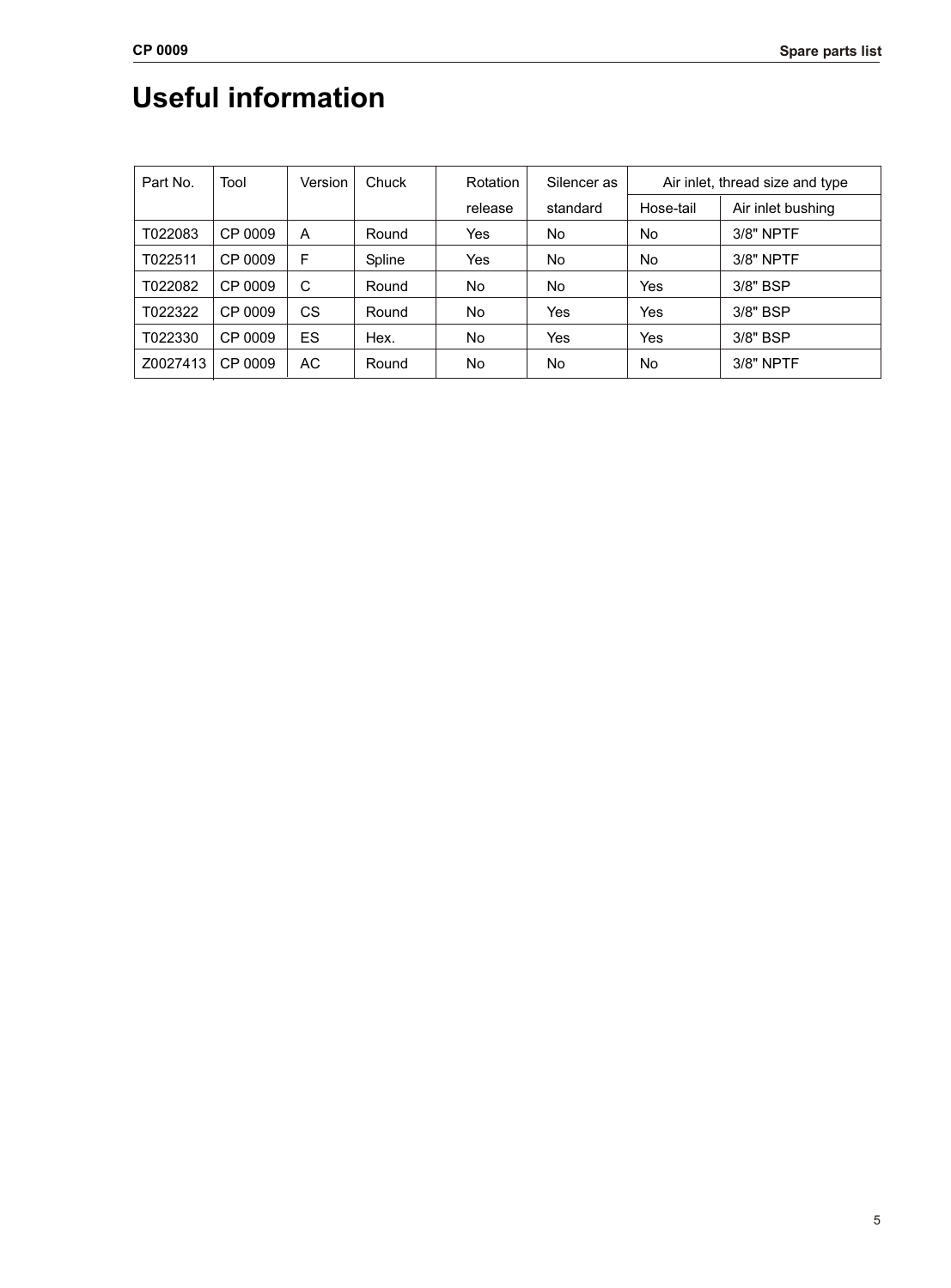#### **EXPLODED VIEW CP 0009 A&F**

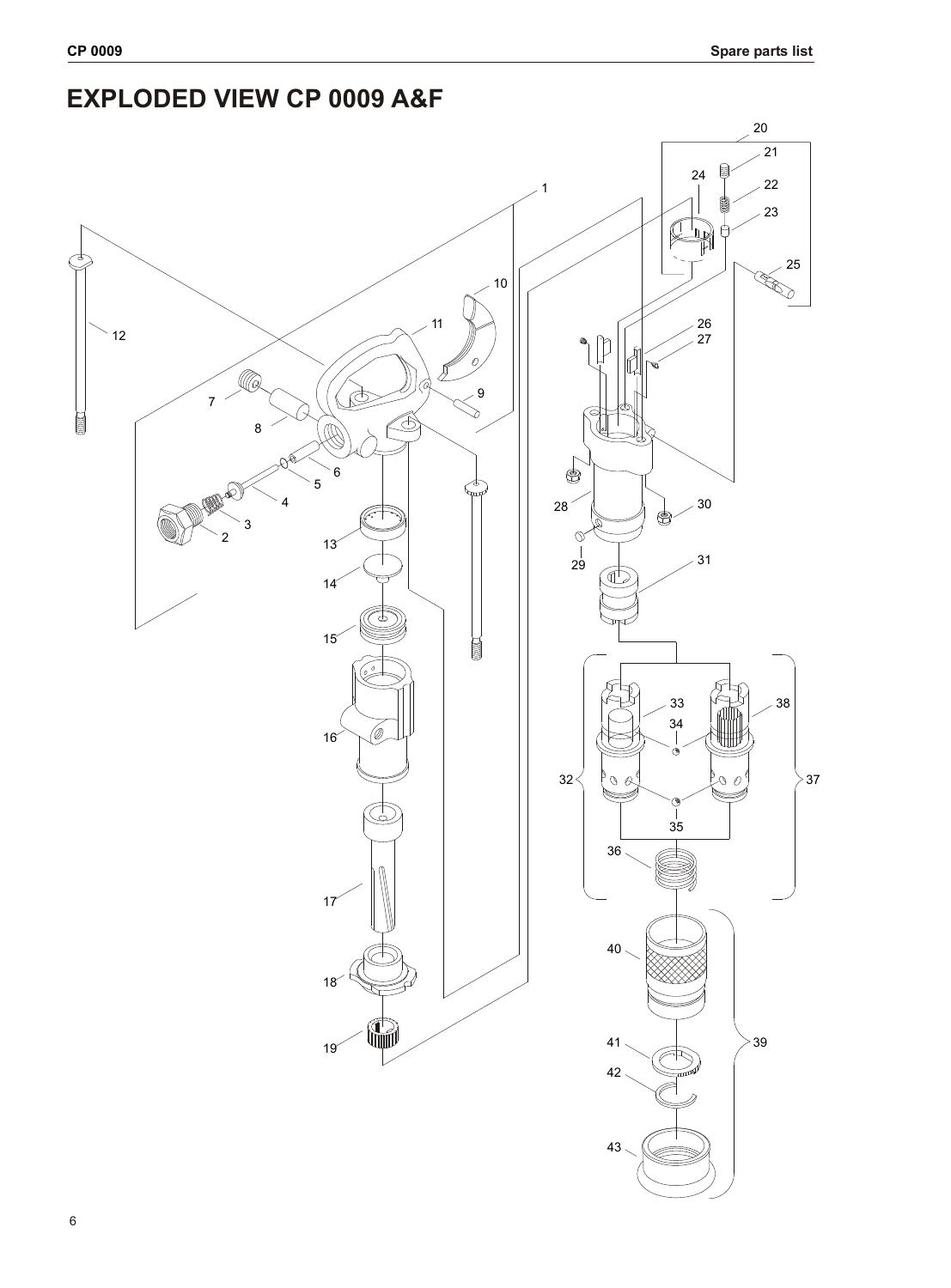| Ref. No.      | <b>Ordering No. Qty.</b> |                | <b>Description</b>                                                      |
|---------------|--------------------------|----------------|-------------------------------------------------------------------------|
| CP 0009 A & F |                          |                |                                                                         |
| 1             | R278018                  | $\mathbf{1}$   | Handle complete (Includes item Nos.2, 3, 4, 7, 8, 9, 10 & 11)           |
| 2             | R085893                  | 1              | Bushing - Air inlet 3/8" NPTF (conical head)                            |
| 3             | R085596                  | $\mathbf{1}$   | Spring - Throttle valve                                                 |
| 4             | R086329                  | $\mathbf{1}$   | Valve - Throttle                                                        |
| 5             | R086098                  | 1              | Seat - Throttle Valve                                                   |
| 6             | R085599                  | 1              | Bushing - Throttle Valve                                                |
| 7             | C077941                  | 1              | Plug - Pipe (3/8")                                                      |
| 8             | R085895                  | $\mathbf{1}$   | Felt - Oil chamber                                                      |
| 9             | A043627                  | $\mathbf{1}$   | Pin - Throttle lever                                                    |
| 10            | F027853                  | $\mathbf{1}$   | Lever - Throttle                                                        |
| 11            |                          | 1              | Handle (Includes item No. 5 & 6)                                        |
| 12            | F034249                  | 2              | Bolt - Thru                                                             |
| 13            | R085896                  | 1              | Rear valve seat                                                         |
| 14            | R085897                  | $\mathbf{1}$   | Valve                                                                   |
| 15            | R085898                  | 1              | Front valve seat                                                        |
| 16            | R085886                  | $\mathbf{1}$   | Cylinder                                                                |
| 17            | F816122                  | 1              | Piston                                                                  |
| 18            | R051356                  | 1              | Cylinder bushing                                                        |
| 19            | F816123                  | 1              | Ratchet ring                                                            |
| 20            | Z8294412                 | $\mathbf{1}$   | Rotation release set (Includes item No.21, 22, 23, 24 & 25)             |
| 21            |                          | $\mathbf{1}$   | Plug - Pipe (1/16 NPTF)                                                 |
| 22            |                          | 1              | Spring - Plunger                                                        |
| 23            |                          | 1              | Plunger - Shifter detent                                                |
| 24            |                          | 1              | Sleeve - Shifter                                                        |
| 25            |                          | 1              | Plunger - Shifter                                                       |
| 26            | R051355                  | $\overline{2}$ | Pawl                                                                    |
| 27            | R085890                  | $\overline{2}$ | Spring - Pawl                                                           |
| 28            | F816120                  | $\mathbf{1}$   | Fronthead                                                               |
| 29            | F061888                  | $\mathbf{1}$   | Plug - Ball retainer                                                    |
| 30            | S013073                  | $\overline{2}$ | Nut - Thru bolt                                                         |
| 31            | R085900                  | $\mathbf{1}$   | <b>Chuck Sleeve</b>                                                     |
| 32            | Z8366412                 | 1              | Round chuck complete (Includes item No.33,34,35 & 36)                   |
| 33            |                          | 1              | Chuck (CP 9A)                                                           |
| 34            |                          | 17             | Chuck retainer ball (Only available as set Z8767412 incl.17 balls)      |
| 35            |                          | 8              | Ball - Steel (5/16" Dia) (only available as set Z8768412 incl. 8 balls) |
| 36            | R086605                  | 1              | Spring - Sleeve retainer                                                |
| 37            | Z8369412                 | 1              | Spline chuck complete (Includes item No.38,34,35 & 36)                  |
| 38            |                          | 1              | Chuck - Spline (CP 9F)                                                  |
| 39            | Z8375412                 | $\mathbf{1}$   | Retainer sleeve (Includes item No. 40, 41, 42 & 43)                     |
| 40            |                          | 1              | Retainer                                                                |
| 41            | F826683                  | 1              | Retainer plate                                                          |
| 42            | F826893                  | 1              | Retainer ring                                                           |
| 43            | F815343                  | 1              | Dust excluder                                                           |
|               |                          |                |                                                                         |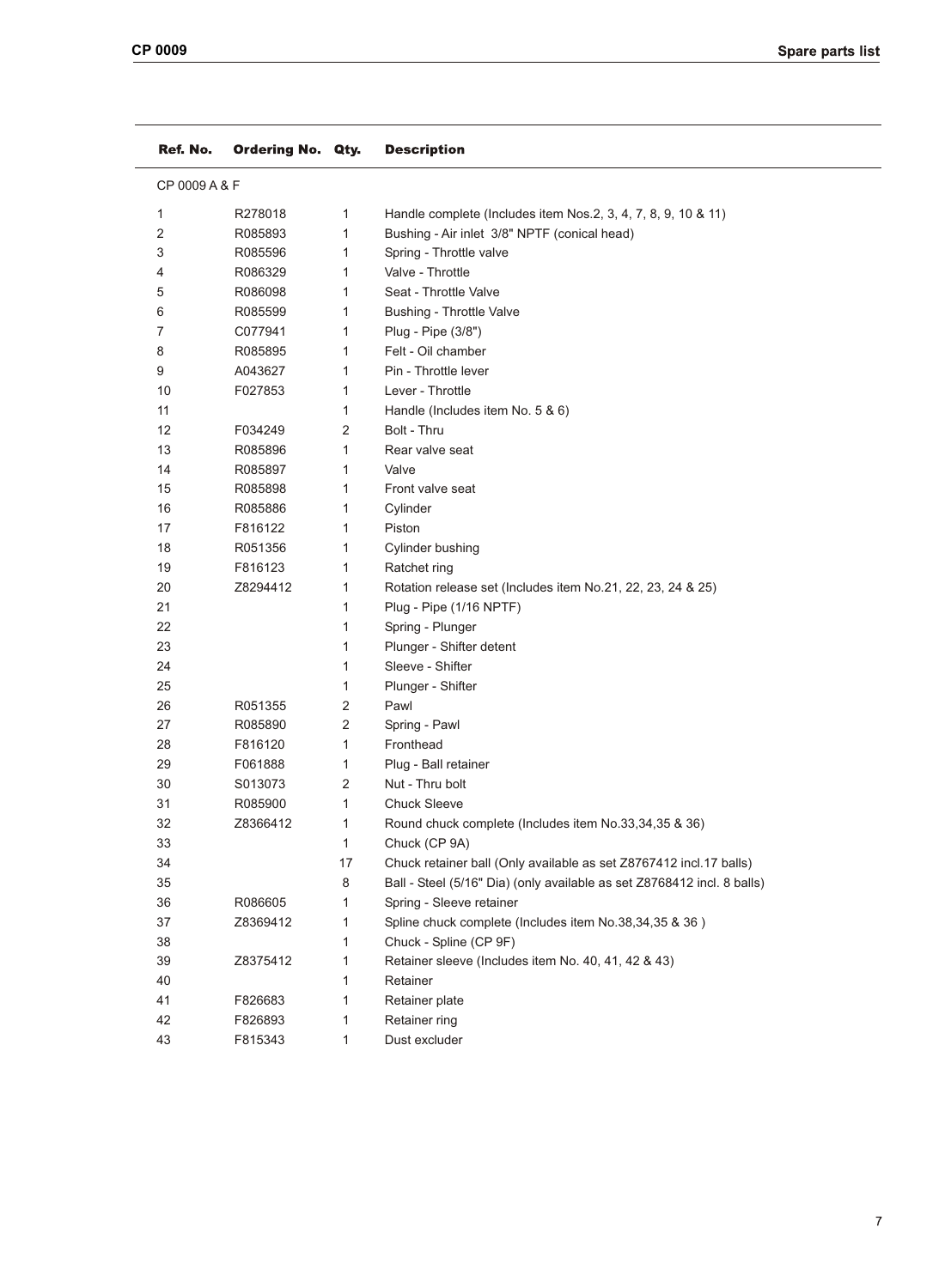## **EXPLODED VIEW CP 0009C, CS, ES & AC**

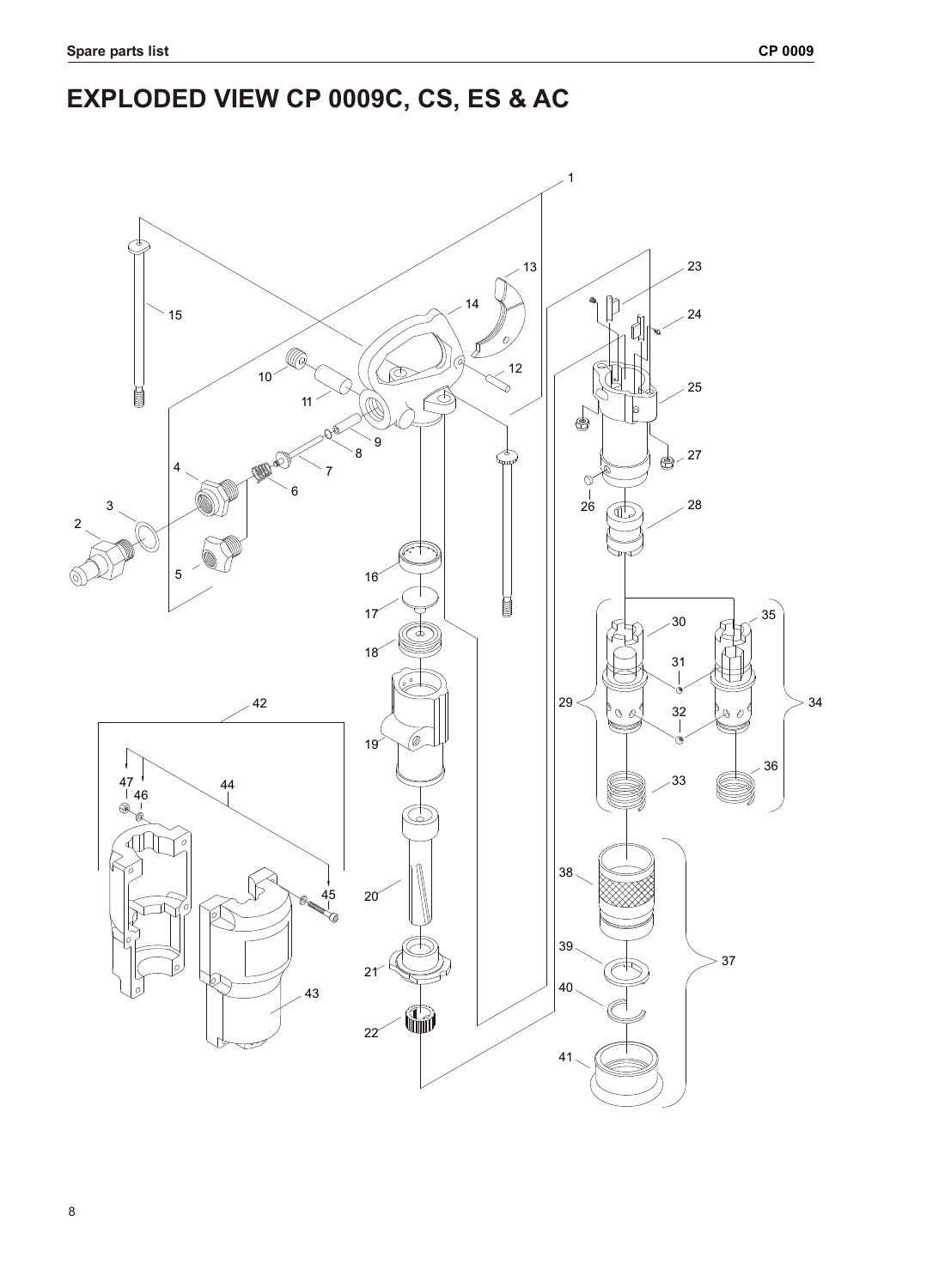| Ref. No. | <b>Ordering No.</b>   | Qty.         | <b>Description</b>                                                                  |  |
|----------|-----------------------|--------------|-------------------------------------------------------------------------------------|--|
|          | CP 0009C, CS, ES & AC |              |                                                                                     |  |
| 1        | F034496               | 1            | Handle complete (Includes item No.4, 5, 6, 7, 10, 11, 12 & 13) (CP 0009 C, CS & ES) |  |
| 2        | F064695               | $\mathbf{1}$ | Hose tail (CP 9C,CS & ES)                                                           |  |
| 3        | F064696               | 1            | Gasket (CP 9C, CS & ES)                                                             |  |
| 4        | F064697               | 1            | Air inlet bushing - 3/8" BSP collared head (CP 9C, CS & ES)                         |  |
| 5        | R085893               | 1            | Air inlet bushing - 3/8" NPTF conical head (CP 0009AC)                              |  |
| 6        | R085596               | 1            | Throttle valve spring                                                               |  |
| 7        | R086329               | 1            | Throttle valve                                                                      |  |
| 8        | R086098               | 1            | O-ring (Special)                                                                    |  |
| 9        | R085599               | 1            | Throttle valve bushing                                                              |  |
| 10       | C077941               | 1            | Oil plug                                                                            |  |
| 11       | R085895               | 1            | Oil chamber felt                                                                    |  |
| 12       | A043627               | 1            | Throttle lever pin                                                                  |  |
| 13       | F027853               | 1            | Throttle lever                                                                      |  |
| 14       |                       | 1            | Handle (Includes item No. 8 & 9)                                                    |  |
| 15       | F034249               | 2            | Through bolt                                                                        |  |
| 16       | R085896               | 1            | Rear valve seat                                                                     |  |
| 17       | R085897               | 1            | Valve                                                                               |  |
| 18       | R085898               | 1            | Front valve seat                                                                    |  |
| 19       | R085886               | 1            | Cylinder                                                                            |  |
| 20       | F816122               | 1            | Piston                                                                              |  |
| 21       | R085887               | 1            | Cylinder bushing                                                                    |  |
| 22       | F816123               | 1            | Ratchet ring                                                                        |  |
| 23       | F034066               | 2            | Pawl                                                                                |  |
| 24       | R085890               | 2            | Pawl spring                                                                         |  |
| 25       | R136592               | $\mathbf{1}$ | Fronthead                                                                           |  |
| 26       | F061888               | 1            | Ball retainer plug                                                                  |  |
| 27       | S013073               | 2            | Through bolt nut                                                                    |  |
| 28       | R085900               | 1            | Chuck sleeve                                                                        |  |
| 29       | Z8366412              | 1            | Round chuck complete (Includes item No.30, 31, 32 & 33)                             |  |
| 30       | F826892               | 1            | Chuck - Round (CP0009C, CS & AC)                                                    |  |
| 31       |                       | 17           | Chuck retainer ball (Only available as set Z8767412 incl. 17 balls)                 |  |
| 32       |                       | 8            | Steel retainer ball (only available as set Z8768412 incl.8 balls)                   |  |
| 33       | R086605               | 1            | Retainer sleeve spring                                                              |  |
| 34       | Z8368412              | 1            | Hex chuck complete (Includes item Nos. 31,32,35 & 36)                               |  |
| 35       | F816159               | 1            | Chuck (CP 0009 ES)                                                                  |  |
| 36       | F816162               | $\mathbf{1}$ | Retainer sleeve spring                                                              |  |
| 37       | Z8375412              | 1            | Retainer sleeve (Includes item No.38, 39, 40 & 41)                                  |  |
| 38       |                       | 1            | Retainer                                                                            |  |
| 39       | F826683               | 1            |                                                                                     |  |
|          |                       |              | Retainer plate                                                                      |  |
| 40       | F826893               | 1            | Retainer ring                                                                       |  |
| 41       | F815343               | 1            | Dust excluder                                                                       |  |
| 42       | F826972               | 1            | Muffler complete (Includes item Nos.43, 45, 46 & 47)                                |  |
|          |                       |              | (Supplied with CP0009CS & ES)                                                       |  |
| 43       |                       | 1            | Muffler                                                                             |  |
| 44       | Z3631412              | 1            | Muffler Screw Set (Includes item No.45, 46 & 47)                                    |  |
| 45       |                       | 6            | Capscrew                                                                            |  |
| 46       |                       | 12           | Washer                                                                              |  |
| 47       |                       | 6            | Nut                                                                                 |  |